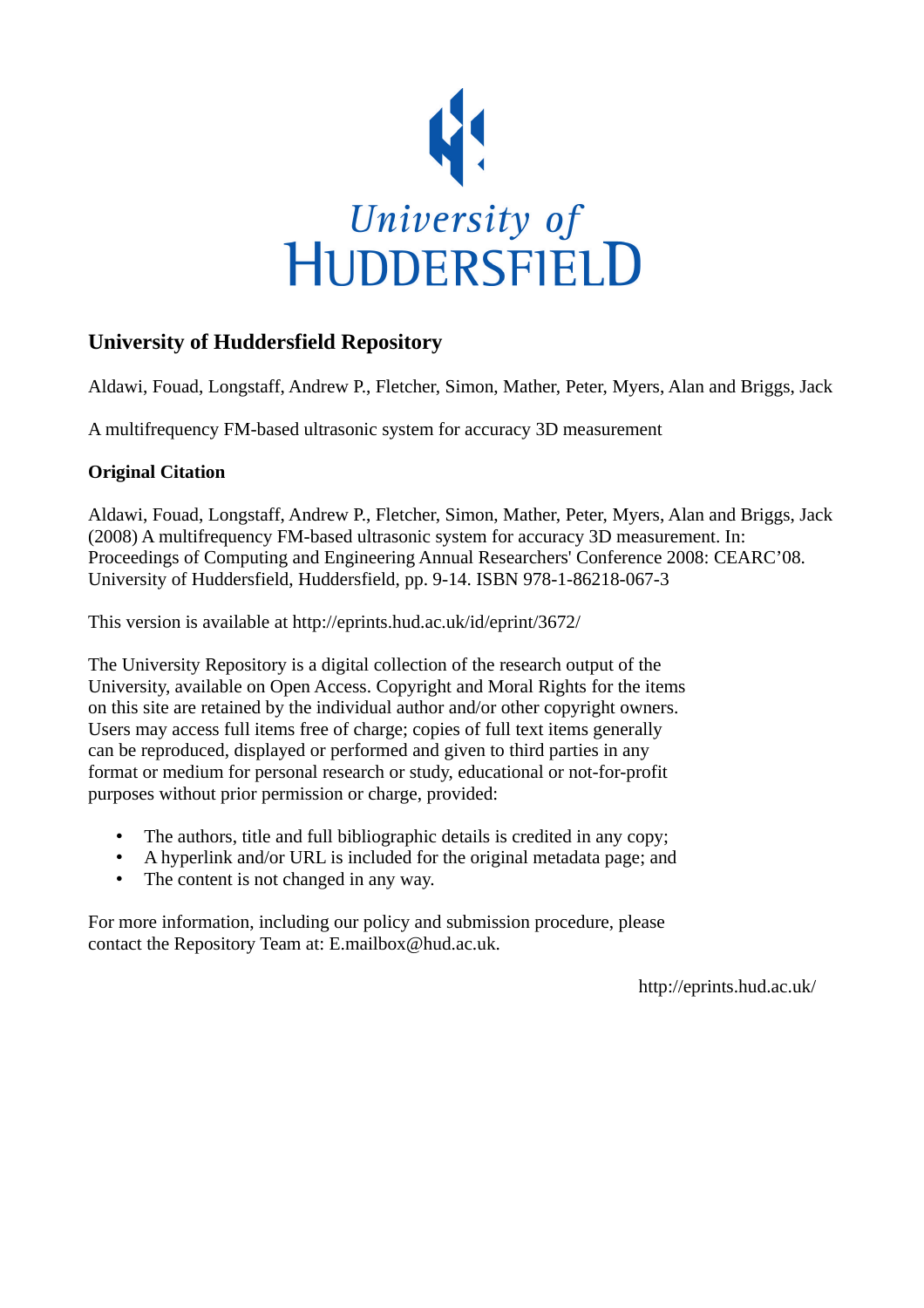# **A MULTIFREQUENCY FM-BASED ULTRASONIC SYSTEM FOR ACCURACY 3D MEASUREMENT**

F. Aldawi<sup>1</sup>, A. P. Longstaff<sup>2</sup>, S. Fletcher<sup>3</sup>, P. Mather<sup>4</sup>, A. Myers<sup>5</sup> and J. Briggs<sup>6</sup> University of Huddersfield, Queensgate, Huddersfield HD1 3DH, UK

# **ABSTRACT**

*This paper introduces an ultrasonic 3D position measurement system that will estimate the location of a wave source by triangulating its position based on a multiple-frequency continuous wave (MFcw) to three receivers fixed to an inertial frame of reference. The typical application of this system is finding the location of the transmitter that may be fixed on a CNC machine or robot. The receivers have to be fixed in specific locations, the major source of the problems are at the installation/calibration stage since the receivers are usually distributed in space and finding their exact location entails using a separate 3D calibrating device which may not be as accurate as the location system itself. This paper presents a method to use the system itself to set up an inertial frame of reference and find out the locations of the receivers.* 

**Keywords** Ultrasonic; 3D position measurement.

## **1 INTRODUCTION**

There is a high demand for 3D ranging systems featuring high accuracy and extended range of operation. The possible applications are numerous and include position feedback for advanced control algorithms for 3D measurement systems in space. High accuracy 3D position measurement systems have typically been dominated by optical methods at a high associated cost. A one-dimensional ultrasonic measurement system using transmitter-receiver pair has been presented. The techniques of distance measurement using ultrasound in air includes the time-of-flight (TOF) technique' (Marioli (1992) and Tardajos et al (1994)), binary frequency-shift-keying (BFSK)' (Huang et al (2002)), binary amplitude-shift-keyed (BASK)' (Yang et al (2003)), and pulse compression' (Scheinzer et al (2005)). In time-of-flight method it is difficult to measure an accurate time of travel between transmitter and receiver.

BFSK method is more accurate than TOF method but still has a problem with measuring accurate time of travel between transmitter and receiver, this method and binary amplitude-shift-keyed method needed special hardware. The pulse compression method is based on transmitting a signal of several periods modulated in the frequency, the method is able to detect received signal with a resolution typically less than 1μs resulting in a distance resolution of about 0.17mm.

In order to obtain accurate distance estimation with low cost, the superior system choice is the phase data of a steady-state frequency received signal with reference to its transmitted signal. This is because the distance information is derived from the phase difference of a repeating signal which is sampled for statistically significant amounts of wave periods. Thus, the random variations in phase shift (from turbulence, environmental noise, electronic noise, etc.) tend to cancel themselves out in an averaging process. In most applications of range measurement in air using ultrasound, a phase-shift analysis of signal-frequency continuous-wave transmission is used to reduce error' (Huang et al (1998)). An extension of these techniques to 3D essentially involves a triangulation operation. In general, high accuracy ultrasonic systems currently available are limited by a compromise between accuracy and operating range. The literature on 3D ultrasonic position measurement systems is very scarce. This paper presents a 3D ultrasonic position measurement system implemented in prototype consisting of one transmitter mounted at the target point, and three receivers fixed in an inertial reference frame. A multiple-frequency continuous wave (MFcw) method with frequency modulation has been developed in this paper to obtain high accuracy for distance measurement, between transmitter and receivers, with consideration of change in temperature and humidity. The main advantage in this system is self-calibration, this is extremely important as it has a direct consequence on the accuracy of the system since the triangulation scheme uses the known positions of the transmitter to estimate the position of the receivers.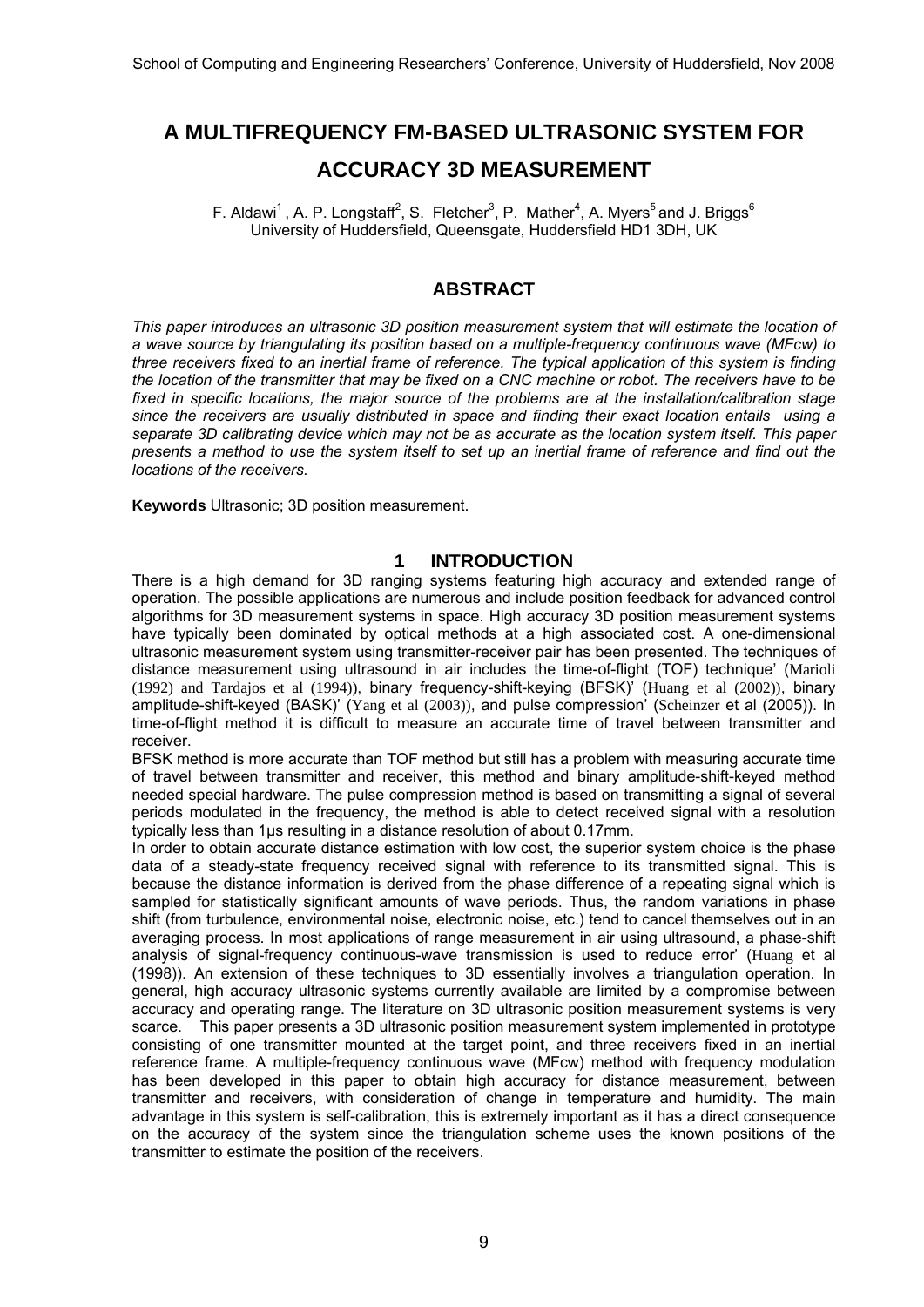## **2 DISTANCE CALCULATION BY MFCW**

The transmitted waveform and the received waveform in ultrasound are given at time t

$$
Pi(t) = Ai \sin(\omega t) \tag{1}
$$

$$
Pr(t) = Ar\sin(\omega t - \frac{2d(t)\omega}{c})
$$
\n(2)

Where *Ai* amplitude for transmitter signal, *Ar* amplitude for receiver signal, ω is the angular frequency of the waveform, *c* is the speed of sound, 2*d(t)* is the distance between ultrasound transmitter and receiver, thus, the phase delay between the transmitted and the received waveforms is given by

 $\theta(t) = (\frac{2\pi}{\lambda}) \times 2d(t)$ , and the formula can be written as

$$
d(t) = \frac{\theta(t)}{2\pi} \times \frac{\lambda}{2}
$$
 (3)

Where  $\lambda$  *is the wavelength,*  $\theta$  *(t)* is the phase shift and its value usually cycles between zero to  $2\pi$ . The moving distance,  $d(t)$ , can be uniquely determined by the phase shift  $\theta(t)$  and the maximum ranging distance does not exceed the half wavelength for absolute distance measurement. If the maximum ranging distance exceeded the half wavelength, a phase ambiguity occurs. In other words,

the measured moving distance is limited to half wavelength. For instance,  $\lambda$  is approximately 3.5m when a 100 Hz signal is used. When the distance between the transmitter and the receiver is more than 1.75m, the value of  $\theta(t)$  varies around  $2\pi$ . Such a small maximum range greatly limits the use of phase detection methods to measure moving distance. To overcome this limitation, a method to count the integer number of wavelength occurring as the measured displacement increases is used. The total displacement *d* (*t*) is determined by the formula,

$$
d(t) = n \times \lambda + \frac{\theta(t)}{2\pi} \times \frac{\lambda}{2}
$$
 (4)

Where n is the number of the wavelength. Three different ultrasound signal frequencies,  $f_1$ ,  $f_2$  and  $f_3$ are used in this research to measurement the total displacement  $d(t)$  , where  $f_1$ <  $f_2$ <  $f_3$  The phase shift $\theta$   $\scriptstyle{1}$  of the  $f$ <sub>1</sub> signal with the longest wavelength  $\lambda$   $\scriptstyle{1}$  , gives the first approximation of displacement  $d_1(t)$  if the movement of the object dose not exceed half wavelength.

$$
d(t) = d1(t) = \frac{\theta_1(t)}{2\pi} \times \frac{\lambda_1}{2}
$$
 (5)

Using a higher frequency  $f_2$  signal to measure the same range with a finer ranging resolution causes a greater phase shift than frequency  $f_1$  signal due to the small change in the pathlength. The integer number  $N_2$  of wavelength of frequency  $f_2$  signal can be calculated from

$$
N_2 = Int \left[ \frac{d_1(t)}{\lambda_2} \right].
$$

The second approximation to the displacement  $d(t)$  is obtained from the phase shift  $\theta$  2 of frequency

 $f_2$ signal, the number  $N_2$  of the wavelength  $\lambda$  2, as described in the following equation:

$$
d(t) = N_{2 \times \lambda_2 + d_2(t) \text{ , where } d_2(t) = \frac{\theta_2(t)}{2\pi} \times \frac{\lambda_2}{2},
$$

Similarly, the phase shift  $\theta_3$  of frequency  $f_3$  signal, and

$$
N 3 = Int \left[\frac{d_2(t)}{\lambda 3}\right].
$$
  
\n
$$
d(t) = N 2 \times \lambda 2 + N 3 \times \lambda 3 + d 3(t)
$$
  
\nWhere: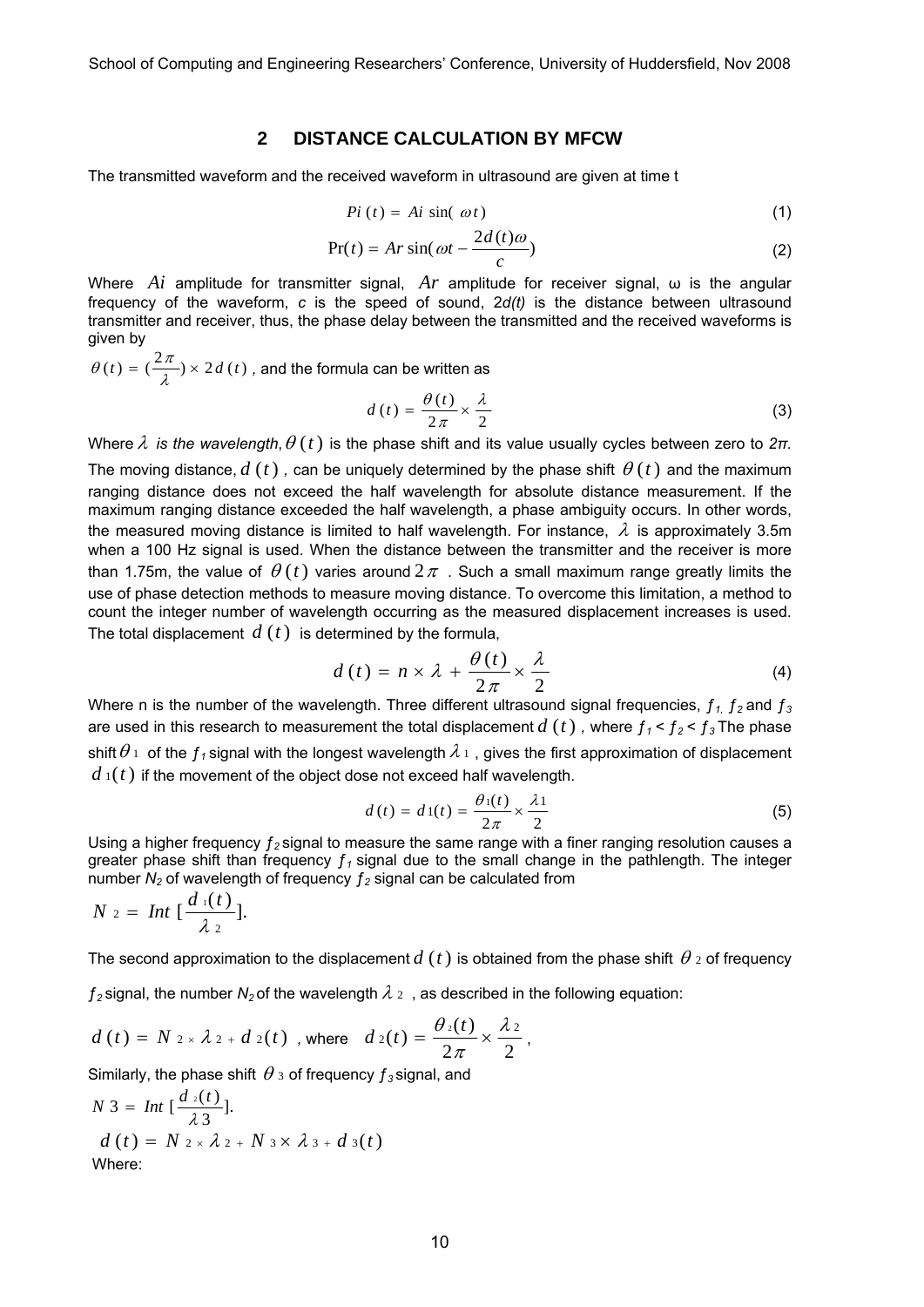School of Computing and Engineering Researchers' Conference, University of Huddersfield, Nov 2008

$$
d3(t) = \frac{\theta_3(t)}{2\pi} \times \frac{\lambda 3}{2}
$$
 (6)

The final equation concluded from the above equations is shown as follows,

$$
d(t) = Int\left[\frac{d_1(t)}{\lambda_2}\right] \times \frac{\lambda_2}{2} + Int\left[\frac{d_2(t)}{\lambda_3}\right] \times \frac{\lambda_3}{2} + \frac{\theta_3(t)}{2\pi} \times \frac{\lambda_3}{2}
$$

Substituting  $d_1(t)$  and  $d_2(t)$ 

$$
d(t) = Int \left[ \frac{\theta_1(t)}{4\pi} \times \frac{\lambda_1}{\lambda_2} \right] \times \frac{\lambda_2}{2} + Int \left[ \frac{\theta_2(t)}{4\pi} \times \frac{\lambda_2}{\lambda_3} \right] \times \frac{\lambda_3}{2} + \frac{\theta_3(t)}{2\pi} \times \frac{\lambda_3}{2}
$$
  

$$
d(t) = Int \left[ \frac{\theta_1(t)}{4\pi} \times \frac{f^2}{f^1} \right] \times \frac{c}{2f^2} + Int \left[ \frac{\theta_2(t)}{4\pi} \times \frac{f^3}{f^2} \right] \times \frac{c}{2f^3} + \frac{\theta_3(t)}{4\pi} \times \frac{c}{f^3}
$$
(7)

Where *c* is the current value of the speed of sound. The maximum distance and minimum resolution that can be achieved are determined by the choice of frequencies  $f_1$ ,  $f_2$  and  $f_3$ . In order to be able to measure large displacement,  $f_1 = 100$  Hz,  $f_2 = 1$  KHz and  $f_3 = 40$  KHz.

Most commercial ultrasound transducers are fabricated on the principle of frequency resonance for achieving a high sensitivity at lower operating frequencies *(40 ± 2 kHz),* which results in narrowbandwidth devices. Fortunately, MFcw can achieve a narrow bandwidth ultrasound ranging system.

# **3 TEMPERATURE CALCULATION**

Substituting the equation of state of air of an ideal gas *(PV = RT)* and the definition of density *ρ* (mass per unit volume), the speed of sound in air may be rewritten as

$$
c = \sqrt{\frac{1.4RT}{M}}
$$
 (8)

Where *R* is the universal gas constant *(R= 8.315410 J. mol<sup>1</sup>. K<sup>-1</sup>)*, *T* the absolute temperature in Kelvins, and *M* the mean molecular weight of gas at sea level. *T = t + 273.15, Where* t is the temperature in degrees Celsius.

$$
c = 331.3 \sqrt{1 + \frac{t}{273.15}}
$$
 (9)

Eq. (7), May be rewritten as

$$
d(t) = (Int\frac{\theta(t)}{4\pi} \times \frac{f_2}{f_1}] \times (331.3\sqrt{1 + \frac{t}{273.15}}) \times \frac{1}{2f_2}) + (Int\frac{\theta_2(t)}{4\pi} \times \frac{f_3}{f_2}] \times (331.3\sqrt{1 + \frac{t}{273.15}}) \times \frac{1}{2f_3}) + (\frac{\theta_3(t)}{4\pi} \times \frac{1}{273.15}) \times \frac{1}{2f_3}
$$
(10)

#### **4 HUMIDITY CALCULATION**

All previous discussion assumed dry air. Attention turns now to the effects of moisture on the speed of sound. Moisture affects the density of air hence, the specific –heat ratio and molecular weight can now be rewritten to include the effects of moisture for air as

$$
\mu \omega = \frac{7 + h}{5 + h} \tag{11}
$$

$$
M\omega = 29 - 11h\tag{12}
$$

Eqs. (11) And (12) modify the two terms from Eq. (8) affected by the addition of water vapour to air. Both are a function of the introduced water molecule fraction *h*. Relative humidity *RH* (expressed as a percentage) is defined such that

$$
h = \frac{0.01 \times RH \times e(t)}{P}
$$
 (13)

Where P equals ambient pressure (1.013  $*$  10<sup>5</sup> Pa) and e(t) is the vapour pressure of water at temperature t. Eq. (10), can now be rewritten include the effects of moisture also for as

$$
d(t) = (Int\frac{\theta_1(t)}{4\pi} \times \frac{f^2}{f^1}] \times (\sqrt{\frac{\mu\omega \times R \times T}{M\omega}}) \times \frac{1}{2f^2}) + (Int\frac{\theta 2(t)}{4\pi} \times \frac{f_3}{f_2}] \times (\sqrt{\frac{\mu\omega \times R \times T}{M\omega}}) \times \frac{1}{2f^3}) + (\frac{\theta 3(t)}{4\pi} \times (\sqrt{\frac{\mu\omega \times R \times T}{W\omega}}) \times \frac{1}{f^3})
$$
(14)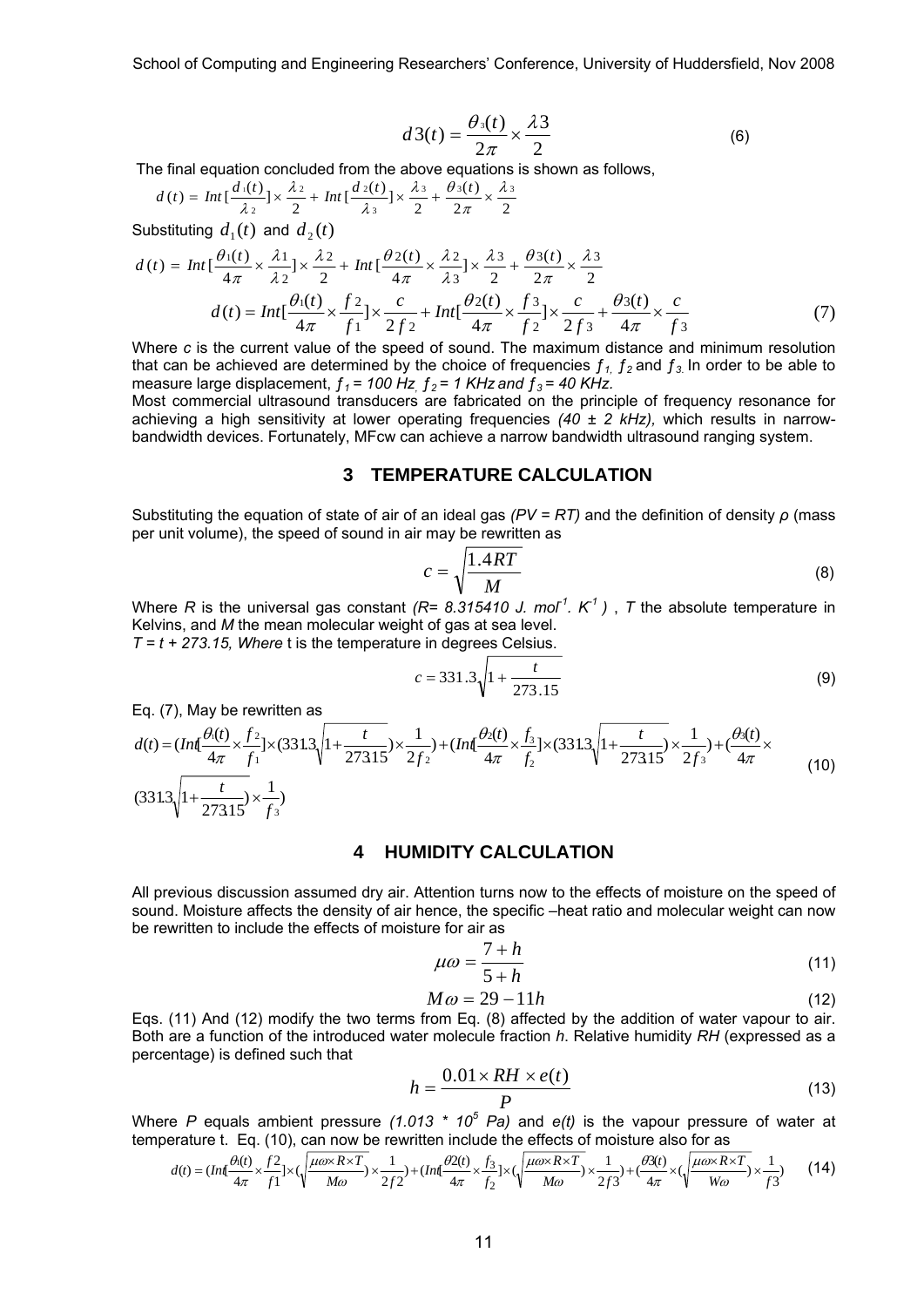# **5 DETERMINATION OF THE COORDINATES OF WAVE SOURCE**

This mode is used to find the coordinates of the transmitter (source) with respect to the inertial frame of reference of the fixed receivers. The minimum number of receivers required to obtain a solution is three, but more may be used for higher accuracy.

The distances between the transmitter and the receivers are measured by MScw method. A new algorithm for 3D positions has been developed during this paper to allow the receivers to be located arbitrarily at convenient positions. This is important for efficient implements on a machine.

By consider the following case in Figure. 1 where 3 receivers,  $R_1$ ,  $R_2$  and  $R_3$  are employed:

The coordinate of the position  $p(x, y, z)$  can be simply obtained by multiplying the rotation matrices (α, β and θ angles on the corresponding axis x, y and z) with an inverse transformation matrix, which is derived as follows:

> $| Rot(x, \theta)Rot(y, \beta)Rot(z, \alpha)Tran(x_1, y_1, z_1)|$  $\overline{\phantom{a}}$  $\overline{\phantom{a}}$  $\overline{\phantom{a}}$  $\overline{\phantom{a}}$  $\overline{\phantom{a}}$  $\overline{\phantom{a}}$  $\overline{\phantom{a}}$  $\mathsf I$  $\mathsf I$  $\mathsf I$  $\mathsf I$  $\mathsf I$ ⎣  $\mathsf I$ = ⎥ ⎥ ⎥  $\overline{\phantom{a}}$  $\overline{\phantom{a}}$ ⎤  $\mathsf I$  $\mathsf I$  $\mathsf I$  $\mathsf I$ ⎣  $\mathsf I$ − 1  $\mathcal{A}(x,\theta)$ . $Rot(y,\beta)$ . $Rot(z,\alpha)$ . $Tran(x_1, y_1, z_1)^{-1}$ . 1 ' '  $[x_1, y_1, z_1]^{-1}$ *y x*  $\begin{bmatrix} \mathcal{I}_z \\ \mathcal{I}_z \end{bmatrix} = [Rot(x, \theta).Rot(y, \beta).Rot(z, \alpha) Tran(x_1, y_1, z_2)]$ *y x*  $\theta$ ). $Rot(y, \beta)$ . $Rot(z, \alpha)$ . $Tran(x_1, y_1, z_1)^{-1}$   $\begin{bmatrix} y \\ y \end{bmatrix}$  (15)

#### **6 RECEIVER'S SELF-CALIBRATION**

The receivers' positions are established in an *xyz* coordinate system *R,* Shown as follows (Figure. 2): Where, receiver 1 is assumed to be at the origin (0, 0, 0) and receiver 2 is on the x-axis, represented as  $R_2(x_2,0,0)$ , thus  $x_2$  equals the distance between receiver 1 and receiver 2, a, that can be measured using the multiple-frequency continuous wave (MFcw) by configuring receiver 2 as the transmitter.

$$
x_2 = a \tag{16}
$$

Here the z-axis is assumed to be orthogonal with the plane  $R_1R_2R_3$ , which is determined by the three receivers. Thus, receiver 3 has the coordinate  $(x_3, y_3, 0)$  that can be determined with:

 $x_3 = b \cdot \cos \alpha$ , Then, substituting,

$$
\cos \alpha = \frac{a^2 + b^2 - c^2}{2ab}
$$
, Yields:  

$$
x_3 = \frac{a^2 + b^2 - c^2}{2a}
$$
 (17)

Where *b, c* are also measured by multiple-frequency continuous wave (MFcw) system with the receiver 3 configured as transmitter. Once  $x_3$  is determined,  $y_3$  can then be calculated with the following equation:

$$
y_3 = \sqrt{b^2 - x_3^2} \tag{18}
$$

## **7 EXPERIMENTAL RESULTS**

As shown in the block diagram of Figure. 3 the system consists of four ultrasound transducers (one of them is used to transmit the signal and three are used to receive the signal), auto-gain-controlled amplifier system, DAQ (one output used as transmit the signal, three input used as receive the signal), temperature and humidity sensors (using ultrasonic sensors° ), and a microprocessor used to govern the operation of the entire system.

LABVIEW software is used to generate a stable frequency sine wave, generating three frequencies 100Hz and 1 kHz, 40 KHz and then applying them to frequency modulation (FM) by using 40 KHz as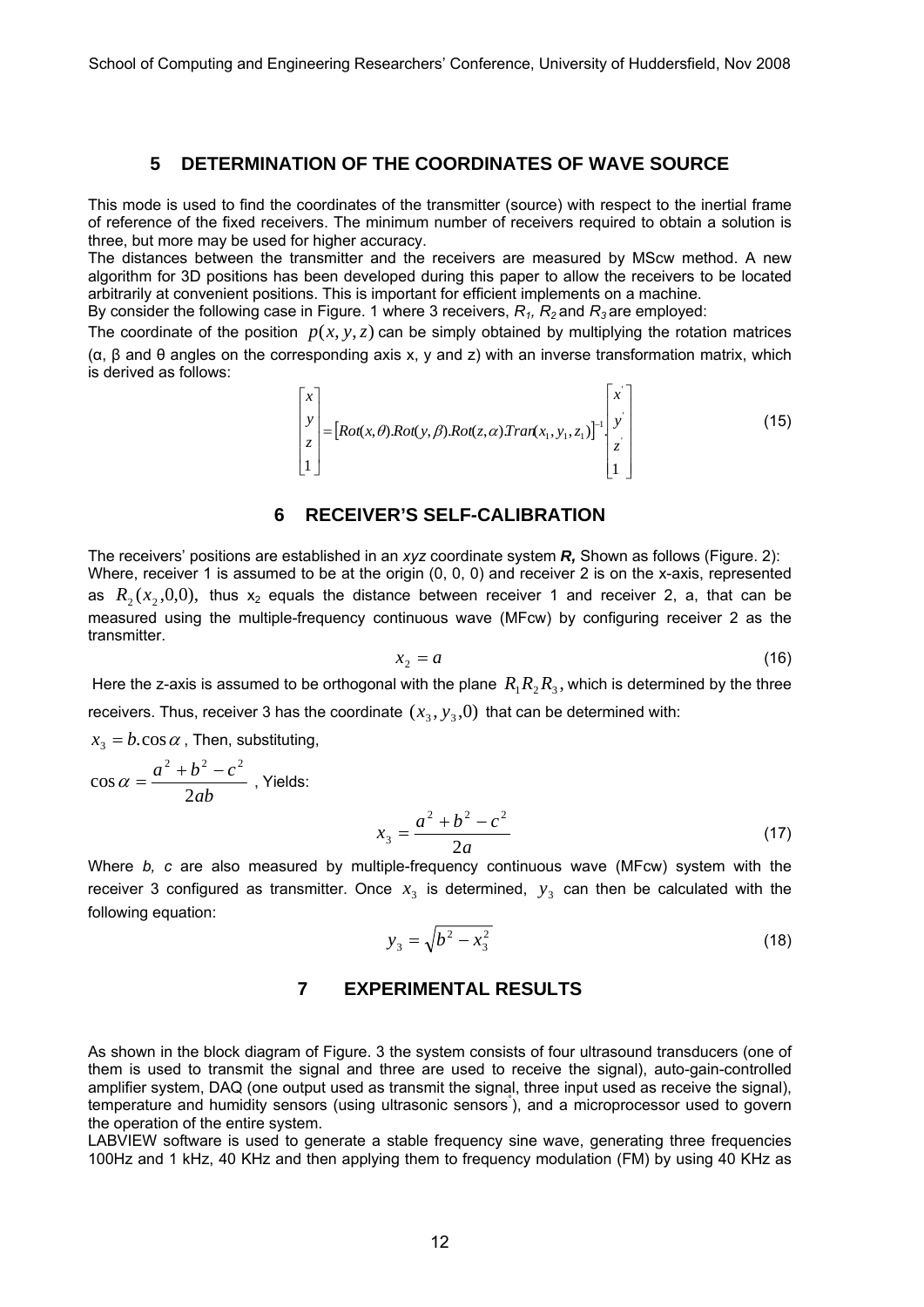carrier. The carrier frequency was selected, because the transducers used have a frequency bandwidth with a centre frequency at 40kHz±2.

The system must be calibrated by operating it at a known distance at frequencies 40 kHz, 1 kHz and 100 Hz. The CMM machine is used to calibrate the system at temperatures changing from 26.19Cº to 26.85Cº. The temperature and humidity measured by ultrasonic system to reduce the error produced from effect of temperature on speed of sound.

Figure. 4 shows the different phase between the signals from transmitter to receiver, figure. 5 shows the operation graph of the relative error position at different distances between transmitter and receiver which is programmed by the software written in LABVIEW and C++ and the actual position measured by CMM machine. By using the ultrasonic system to evaluate temperature and humidity the error position was improved from 3mm to 0.065mm over 1m by reducing the phase variation.

# **8 CONCLUSIONS**

A new ultrasonic 3D measurement device for use in air has been presented. This system successfully combines both the TOF method and the BFSK method. The technique is based on the multiplefrequency continuous wave (MFcw) with frequency modulation. Three phase shifts between the transmission and reception signal are computed in order to enhance the accuracy of the result. The phase shifts are computed by LABVIEW software and very fast, high resolution DAQ (4MS/S). The environment has been considered as well. The average of relative error position was 23.79 % over 1m. The error of the measured phase shift varied within 1 degree, caused by harmonics-distorted waves due to acoustic cross-coupling between the transducers, change in temperature and change in humidity, even using the ultrasonic system to measure temperature and humidity.

## **REFERENCES**

MARIOLI. D.: IEEE Trans. Meas, **41, 93** (1992).

TARDAJOS. G, GAITANO. G. G and M. F. R.: Rev. Sci. Instrum, **65** (1994).

HUANG. S. S, HUANG. C. F, HUANG. K. N and YOUNG. M. S.: A high accuracy ultrasonic distance measurement system using binary frequency shift-keyed signal and phase detection, **73** (2002), 3671-3677.

YANG. M. H, HUANG. C. F, HUANG. S. S, HUANG. K. N and YOUNG. M. S.: A high accurate ultrasonic measurement system for tremor using binary amplitude-shift-keying and phase-shift method, April **15** (2003), 61-67.

SCHEINZER. H and ELMER. H.: High resolution ultrasonic distance measurement systems using pulse compression and their applications, **295-296** (2005), 301-306.

HUANG. C. F, YANG. M. H and LI. C. Y.: Multiple- frequency continuous wave ultrasonic system for accurate distance measurement, **70** (1998), 1452-1458.